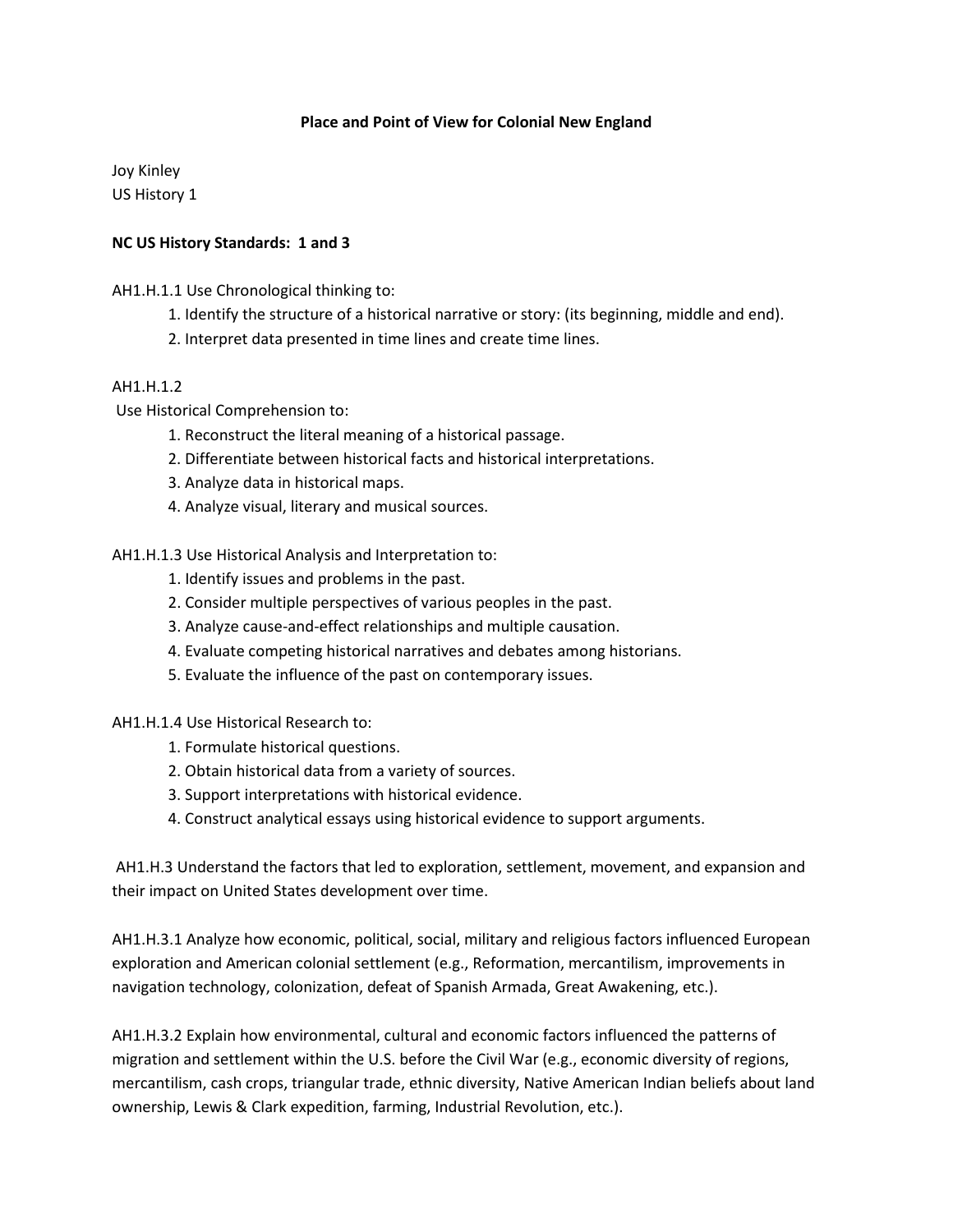AH1.H.3.3 Explain the roles of various racial and ethnic groups in settlement and expansion through Reconstruction and the consequences for those groups (e.g., Germans, Scotch-Irish, Africans, Native American Indians, Irish, Chinese, etc.).

## **Topic: Place and Point of View for Colonial New England**

Using a variety of primary source documents and artifacts, students will research daily life from multiple perspectives. Students will research one point of view (possible POV are woman, man, Native American, slave, French) and complete a presentation on the life and how they interacted with other groups. Students will then answer and respond to the question posed in the online classroom.

Students will pick their POV group and conduct research on that group and construct a digital presentation, such as Spicynide or Prezi, and will give a two-minute oral presentation to the class.

Digital presentations will be clearly labeled and will present the group, their role in society, describe artifacts that they used and how they interacted with other groups. (Grading rubrics for presentation are posted in classroom)

Oral presentations will be on topic and briefly describe the group's role in society and what one thing the student found the most interesting. (Grading rubrics for presentations are posted in classroom)

Students will use the *Raid on Deerfield: the Many Stories of 1704* website- see specifically marked pages. These pages will be hyperlinked on the student handout posted to the teacher website. If time permits they will search other texts digitally for more information.

Background for groups: <http://1704.deerfield.history.museum/scenes/groups.do>

Background for individuals: <http://1704.deerfield.history.museum/people/index.do>

Articles: <http://1704.deerfield.history.museum/background/index.do>

Artifacts: <http://1704.deerfield.history.museum/artifacts/index.do>

Prior to the activity, as a whole class, discuss one of the primary source documents so that students can get a better understanding of the language of the time. The 1705 John Sheldon letter is one that would work best:

<http://1704.deerfield.history.museum/popups/artifacts.do?shortName=1705letter>